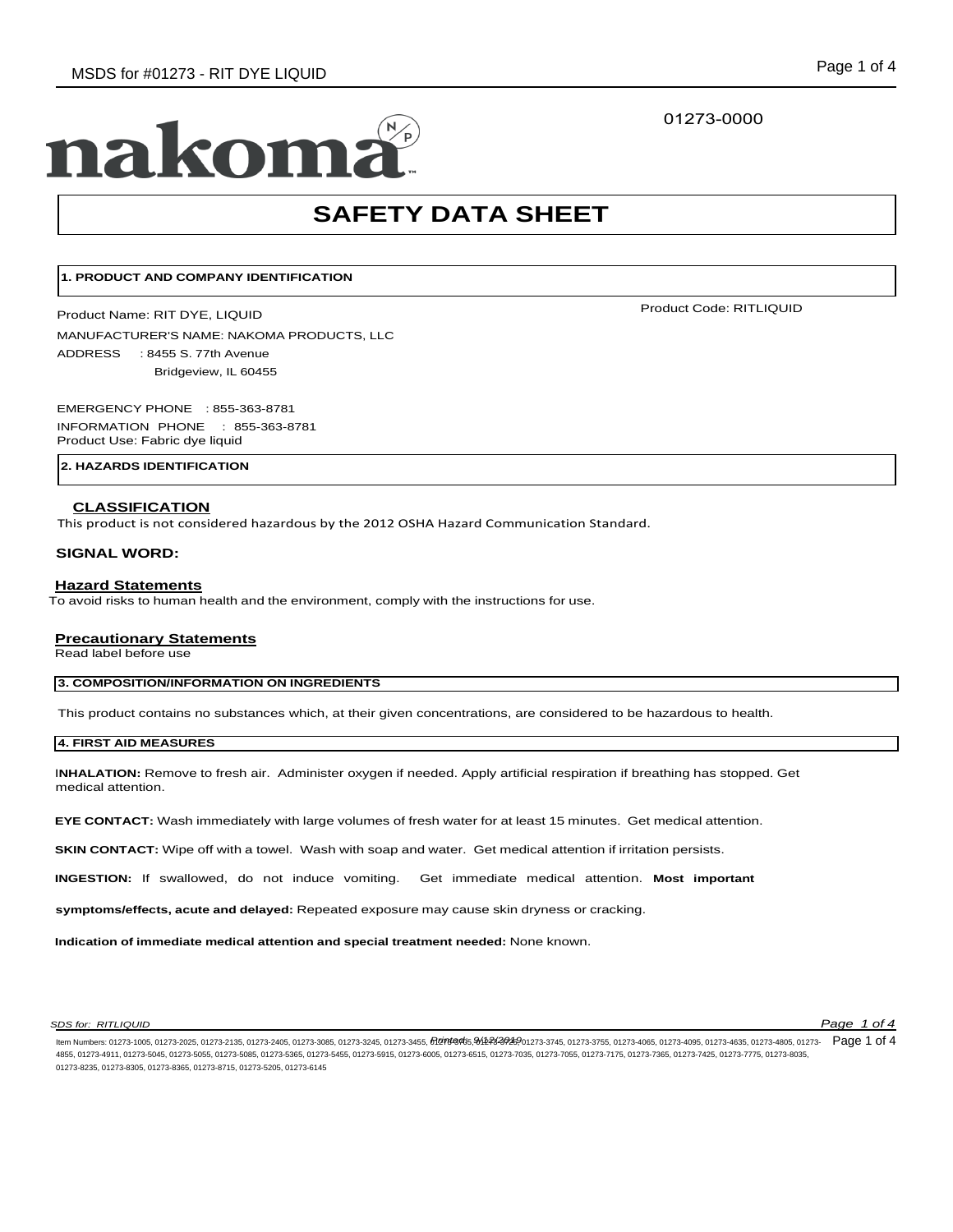#### **5. FIRE FIGHTING MEASURES**

**Suitable and unsuitable extinguishing media:** Foam, Alcohol foam, CO2, Dry chemical, Water fog. Water spray may be ineffective.

**Specific hazards arising from the chemical:** Closed containers may burst from internal pressure build-up when exposed to extreme heat and discharge contents. Liquid content of container will not support combustion. Overexposure to decomposition products may cause a health hazard. Symptoms may not be readily apparent. Obtain medical attention. Hazardous decomposition products include carbon dioxide, carbon monoxide, and other toxic fumes.

**Special equipment and precautions for fire-fighters:** Water may be used to cool containers to prevent pressure build- up and bursting when exposed to extreme heat. Wear goggles and use self-contained breathing apparatus. If water is used, fog nozzles are preferred.

#### **6. ACCIDENTAL RELEASE MEASURES**

**Personal precautions, protective equipment, and emergency procedures:** Avoid breathing vapors. Ventilate area. Remove all sources of ignition.

**Methods and materials for containment and cleaning up:** Clean up with absorbent material and place in closed containers for disposal.

# **7. HANDLING AND STORAGE**

**Precautions for safe handling:** Keep closure tight and container upright to prevent leakage. Open container slowly. Do not get in eyes. Avoid skin contact and contact with clothing. Do not take internally.

**Conditions for safe storage, including any incompatibilities:** Store and use in cool, dry, well-ventilated areas. Keep containers closed when not in use. Keep away from excessive heat or open flame.

#### **8. EXPOSURE CONTROL/PERSONAL PROTECTION**

**Appropriate engineering controls:** Ventilation should be sufficient to prevent inhalation of any vapors. General dilution and/or local exhaust ventilation in volume to keep PEL/TLV of most hazardous ingredient below acceptable limit and lel below stated limit.

#### **Individual protection measures:**

**Respiratory protection:** None under normal use. Avoid breathing vapors. In restricted areas, use approved chemical/mechanical filters designed to remove a combination or particles and vapor. In confined areas, use an approved air line respirator or hood. Selfcontained breathing apparatus is required for vapor concentrations above PEL/TLV limits.

**Protective gloves:** None under normal use. Use solvent-resistant for prolonged or repeated contact.

**Eye protection:** None under normal use. However, use of safety glasses with splash guards or full-face shield should be used if indicated.

**Other protective clothing or equipment:** None under normal use. However, use of solvent-resistant aprons or other clothing is recommended. Eye washes and safety showers in the workplace are recommended.

*SDS for: RITLIQUID Page 2 of 4*

ltem Numbers: 01273-1005, 01273-2025, 01273-2135, 01273-2405, 01273-3085, 01273-3245, 01273-3455, 97273-455, 91273-2455, 91273-37545, 01273-3755, 01273-4085, 01273-4085, 01273-4085, 01273-4835, 01273-4835, 01273-4085, 0127 4855, 01273-4911, 01273-5045, 01273-5055, 01273-5085, 01273-5365, 01273-5455, 01273-6015, 01273-6515, 01273-7035, 01273-7055, 01273-7175, 01273-7175, 01273-7365, 01273-7425, 01273-7036, 01273-7036, 01273-7175, 01273-705, 01 01273-8235, 01273-8305, 01273-8365, 01273-8715, 01273-5205, 01273-6145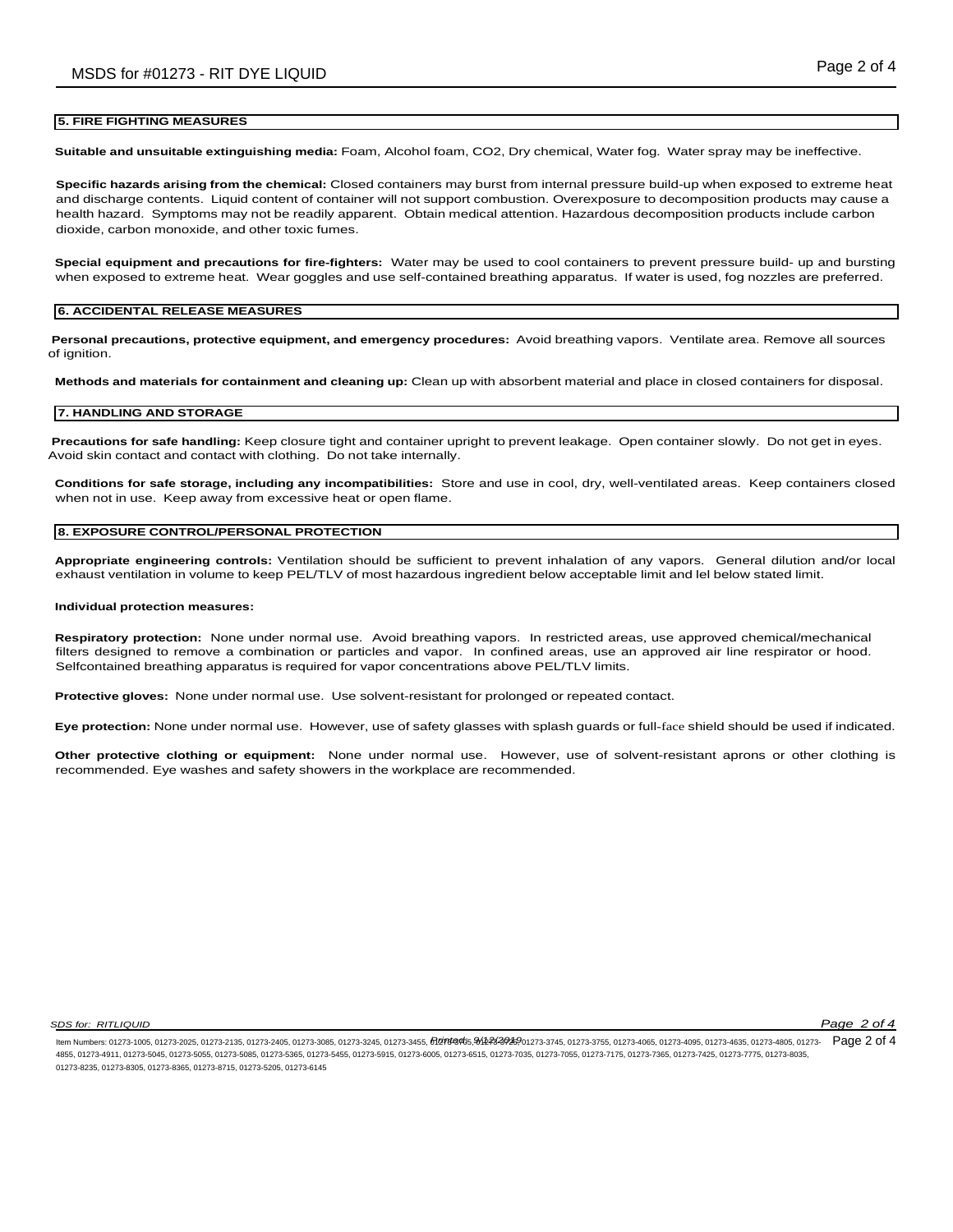# **9. PHYSICAL AND CHEMICAL PROPERTIES**

| Appearance: Colored liquid                       | <b>Odor: None</b>                        |
|--------------------------------------------------|------------------------------------------|
| Vapor Pressure: Not determined                   | Odor threshold: Not determined           |
| Vapor Density: Not determined                    | pH: 7.5-8.0                              |
| <b>Density: Not determined</b>                   |                                          |
| <b>Freezing point: Not determined</b>            | <b>Melting point:</b> Not determined     |
| Boiling point: $212$ F/100 C                     | <b>Solubility: Complete</b>              |
| <b>Evaporation rate: Not determined</b>          | <b>Flash point: None</b>                 |
| <b>Explosive Limits: Not applicable</b>          |                                          |
| Decomposition temperature: Not determined        | <b>Flammability: Does not burn</b>       |
|                                                  | Autoignition temperature: Not determined |
|                                                  | Viscosity: Not determined                |
| <b>Partition coefficient (n. Not determined)</b> |                                          |

**Partition coefficient (n-** Not determined **octanol/water):**

# **10. STABILITY AND REACTIVITY**

**Reactivity:** Not reactive under normal conditions of use.

**Chemical stability:** Stable under normal storage and handling conditions.

**Possibility of hazardous reactions:** None known.

**Incompatible materials:** None known.

**Hazardous decomposition products:** None known.

**11.TOXICOLOGICAL INFORMATION**

Product does not present an acute toxicity hazard based on known or supplied information.

## **12.ECOLOGICAL INFORMATION**

Long-term ecological studies have not been conducted for this product.

#### **13. DISPOSAL CONSIDERATIONS**

Dispose of in accordance with local, state, and federal regulations. Before attempting clean up, refer to other sections of this document for hazard cautionary information.

# **14. TRANSPORT INFORMATION**

By land: Not regulated.

By water: Not regulated.

By air: Not regulated.

*SDS for: RITLIQUID Page 3 of 4*

ltem Numbers: 01273-1005, 01273-2025, 01273-2135, 01273-2405, 01273-3085, 01273-3245, 01273-3455, 97273-455, 91273-2455, 01273-3755, 01273-4055, 01273-4085, 01273-4085, 01273-4085, 01273-4835, 01273-4835, 01273-4085, 01273 4855, 01273-4911, 01273-5045, 01273-5055, 01273-5085, 01273-5365, 01273-5455, 01273-5915, 01273-6005, 01273-6515, 01273-7035, 01273-7055, 01273-7175, 01273-7365, 01273-7425, 01273-7775, 01273-8035, 01273-8235, 01273-8305, 01273-8365, 01273-8715, 01273-5205, 01273-6145